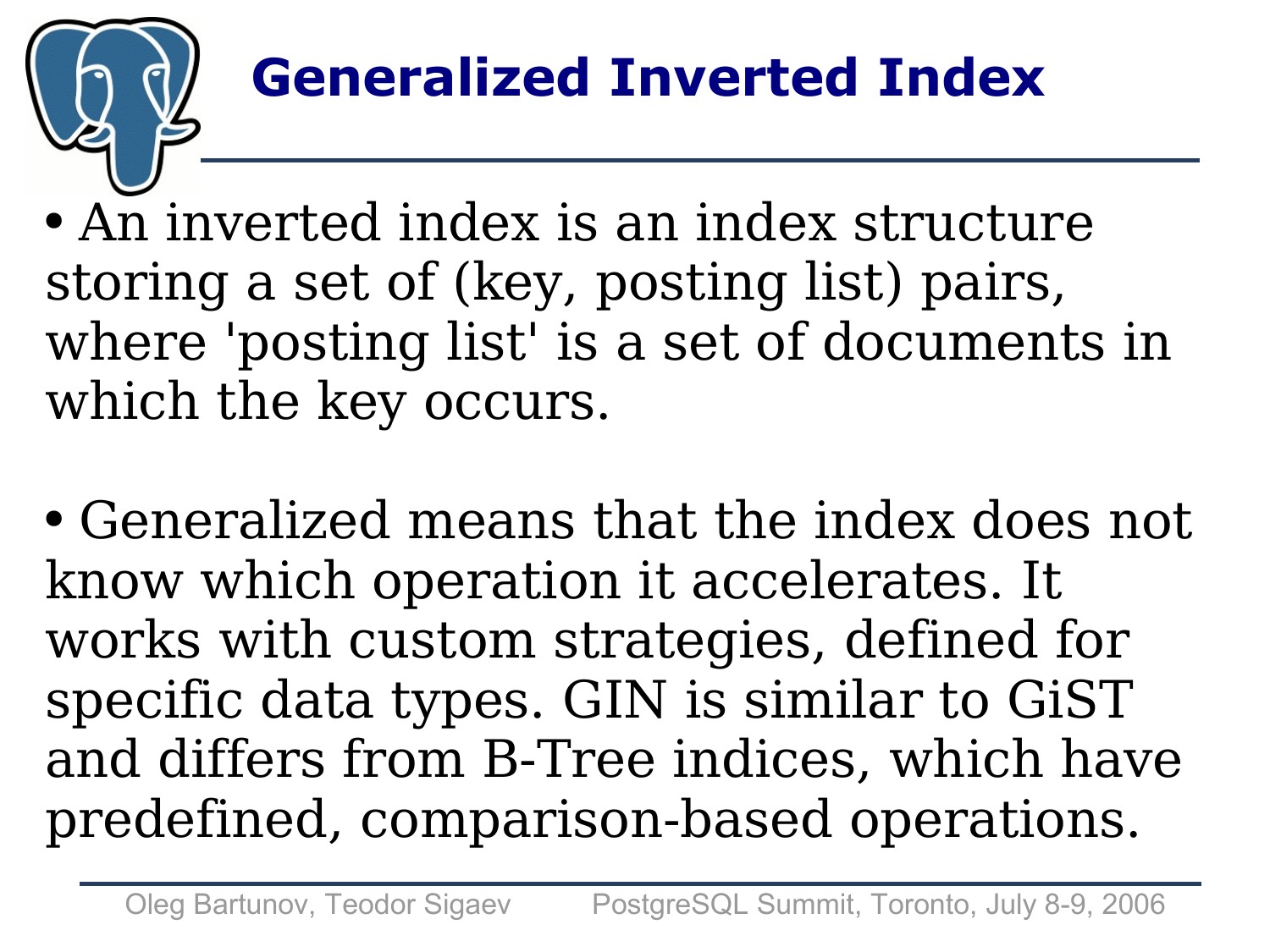

Oleg Bartunov, Teodor Sigaev PostgreSQL Summit, Toronto, July 8-9, 2006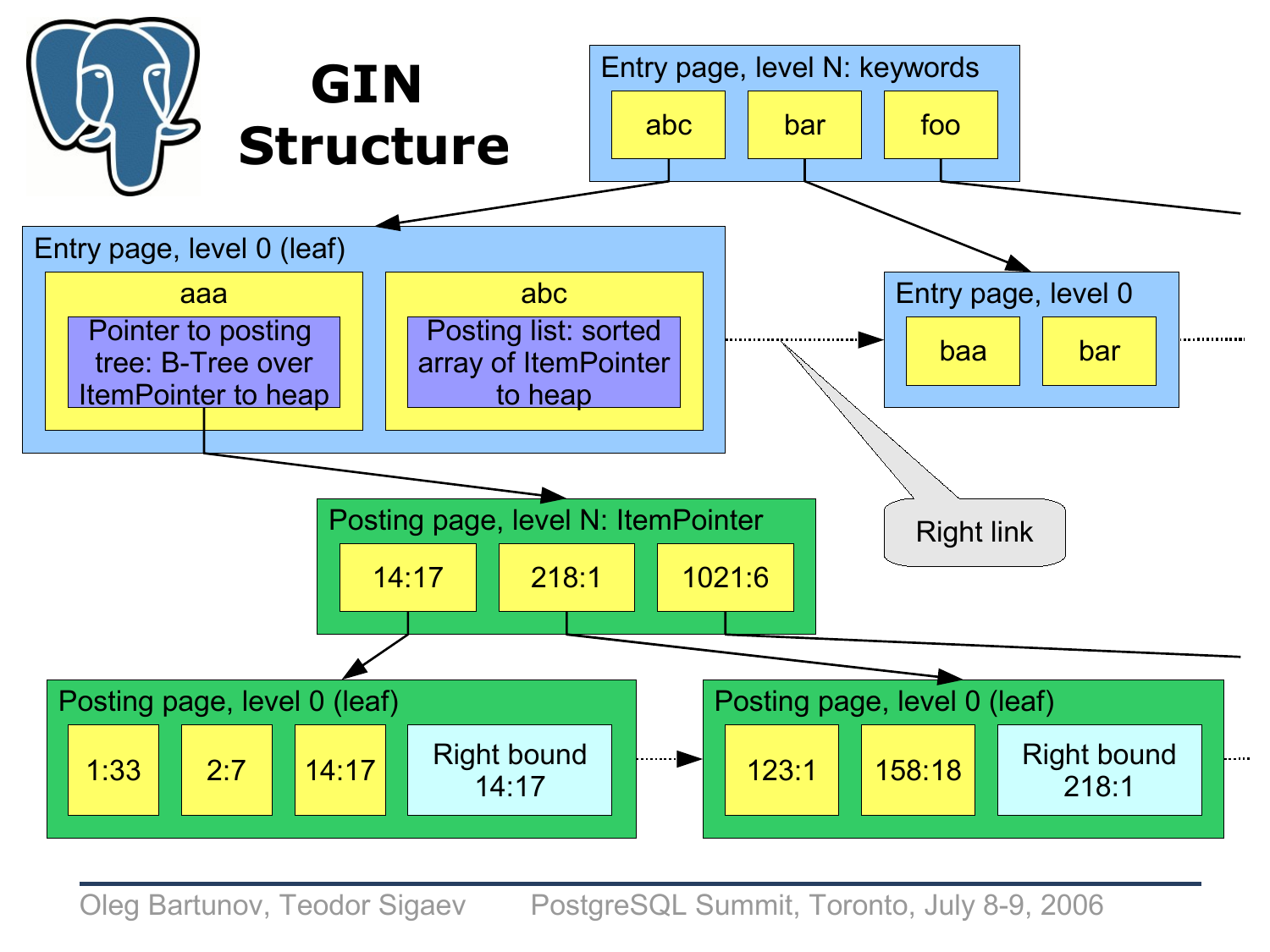

### **GIN features**

- Concurrency
	- Lehman and Yao's high-concurrency B-tree management algorithm
- $\bullet$  WAL.
	- Recovery
- User-defined opclasses
	- The scheme is similar to GiST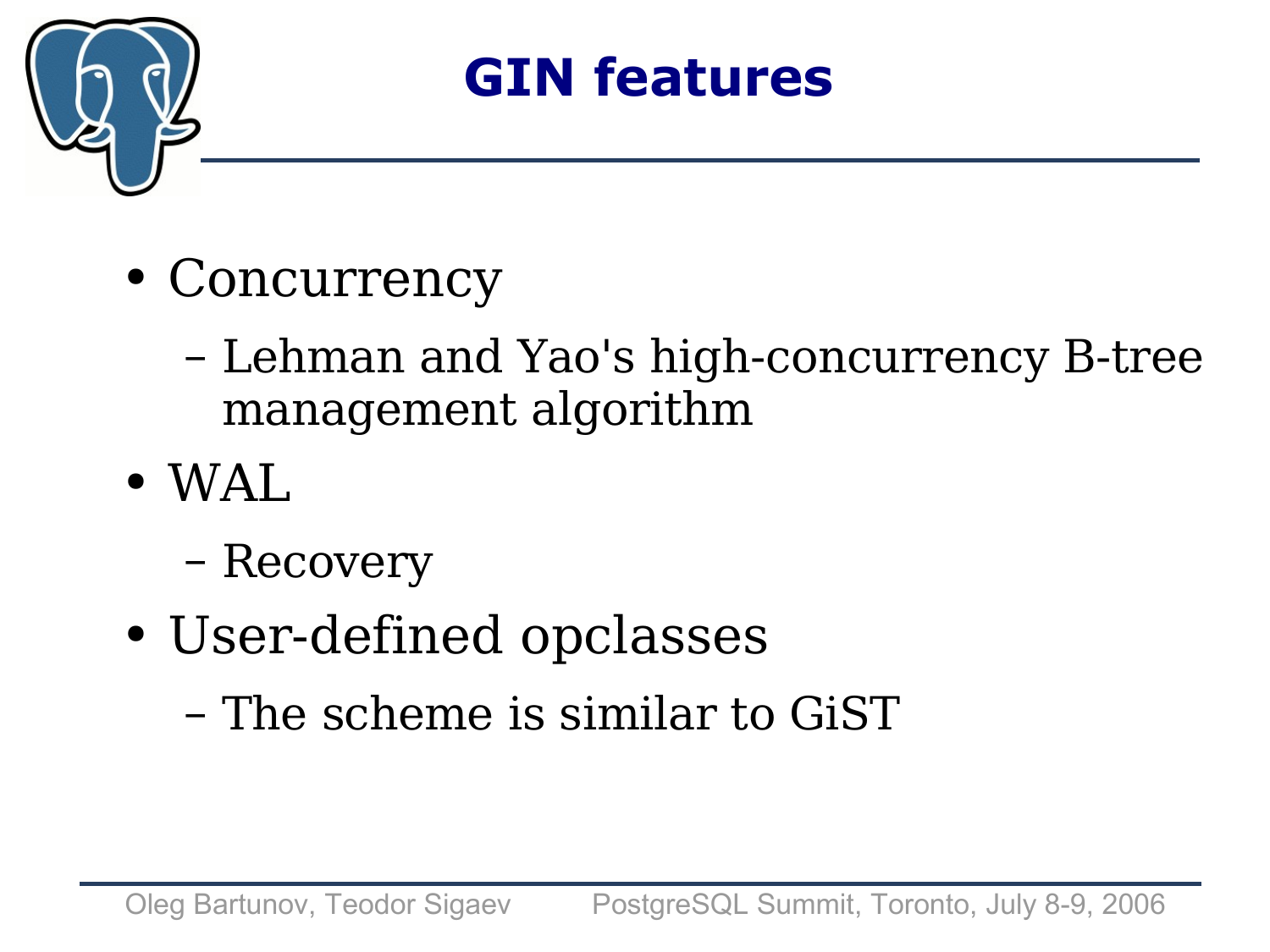

## **GIN Interface**

Four interface functions (pseudocode):

- Datum\* extractValue(Datum inputValue, uint32\* nentries)
- int compareEntry(Datum a, Datum b)
- Datum\* extractQuery(Datum query, uint32\* nentries, StrategyNumber n)
- bool consistent(bool check[], StrategyNumber n, Datum query)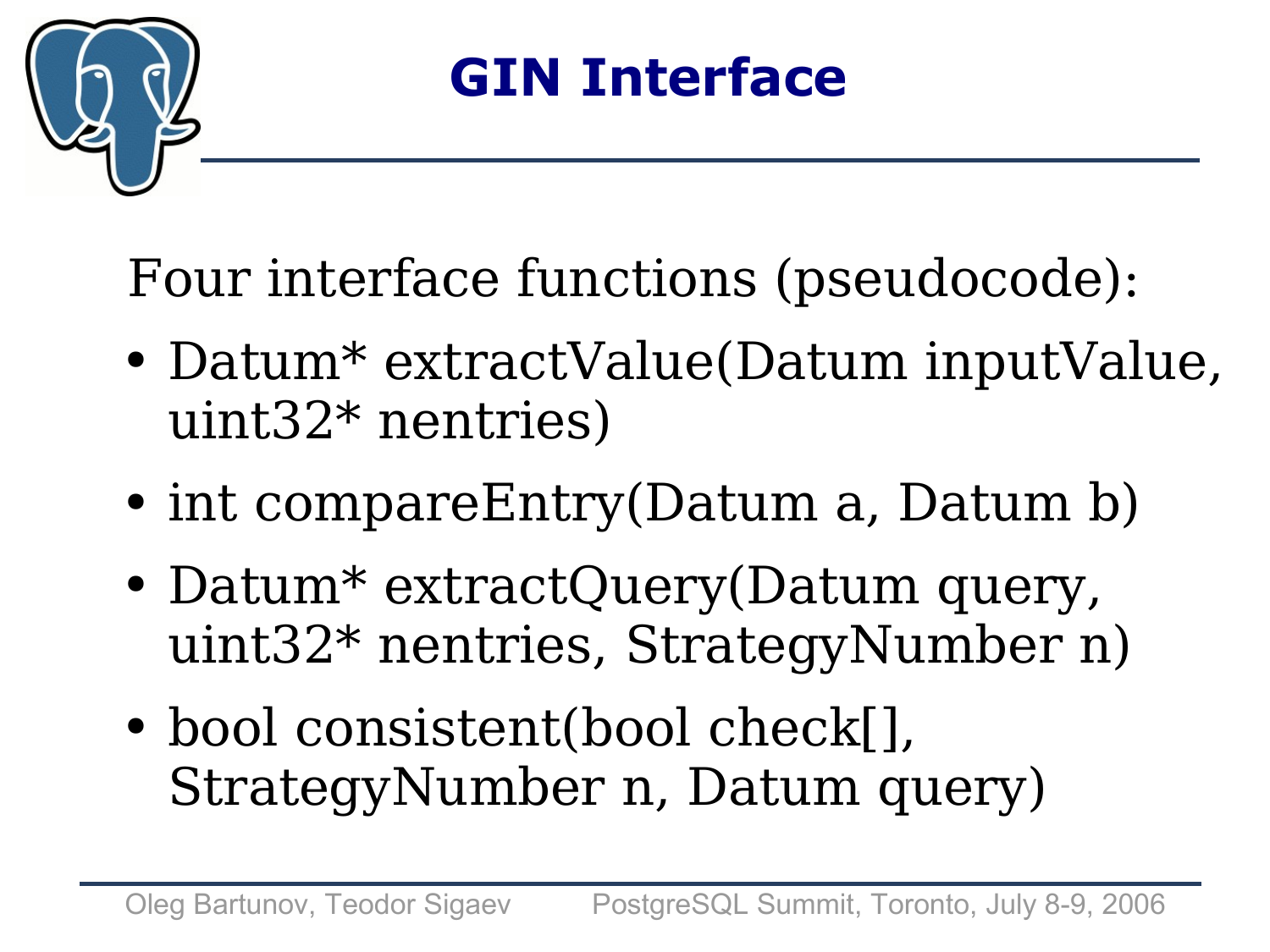#### **GIN Interface: extractValue**



Datum\* extractValue(Datum inputValue, uint32\* nentries)

- Returns an array of Datum of entries of the value to be indexed. nentries should contain the number of returned entries.
- Tsearch2 example: inputValue is tsvector, output is array of text type, containing lexemes.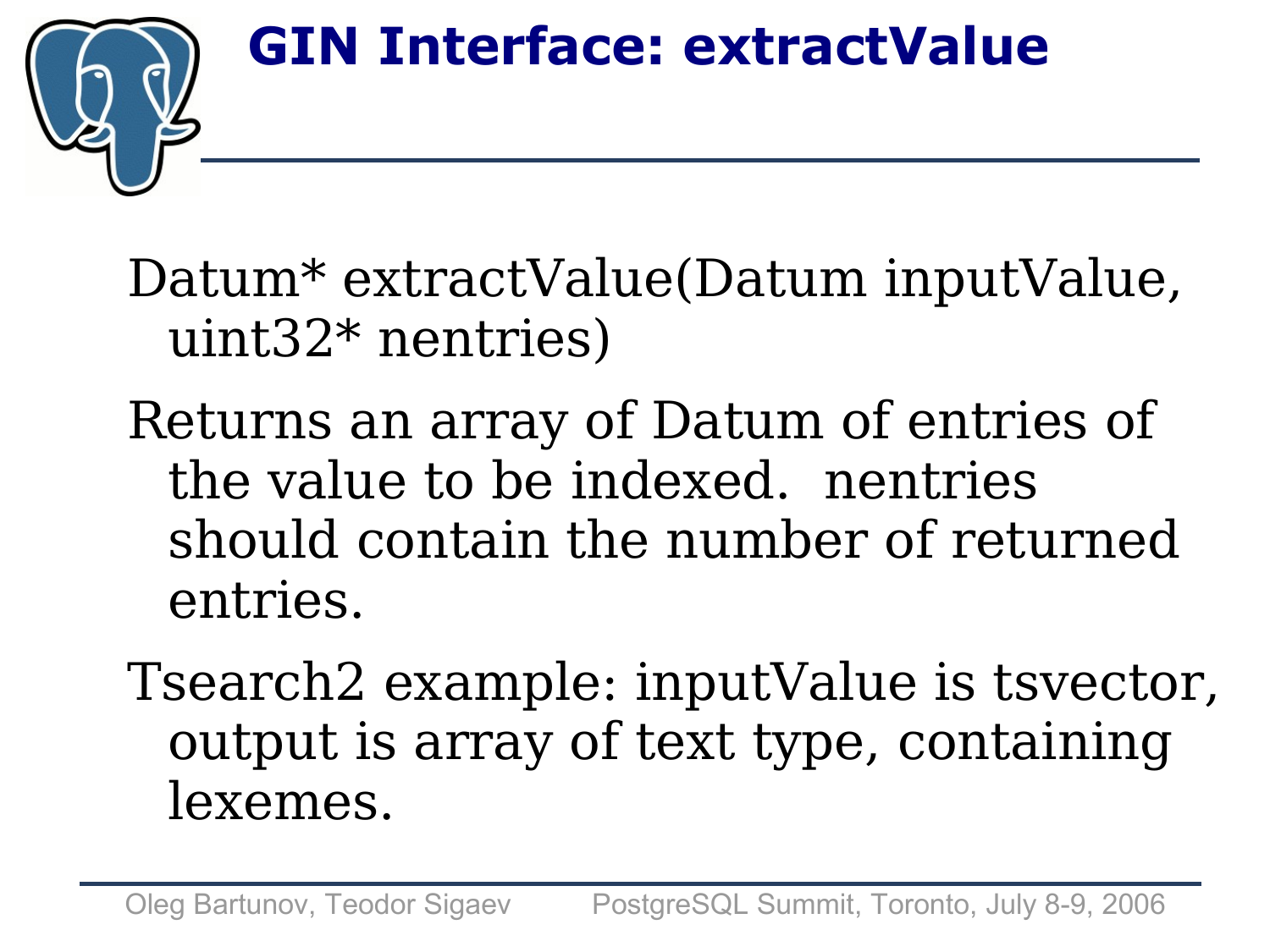

int compareEntry(Datum a, Datum b)

- Compares two entries (not the indexing values), returns  $<$ 0, 0,  $>$ 0
- Tsearch2 example: built-in bttextcmp(), used for built-in B-Tree index over texts.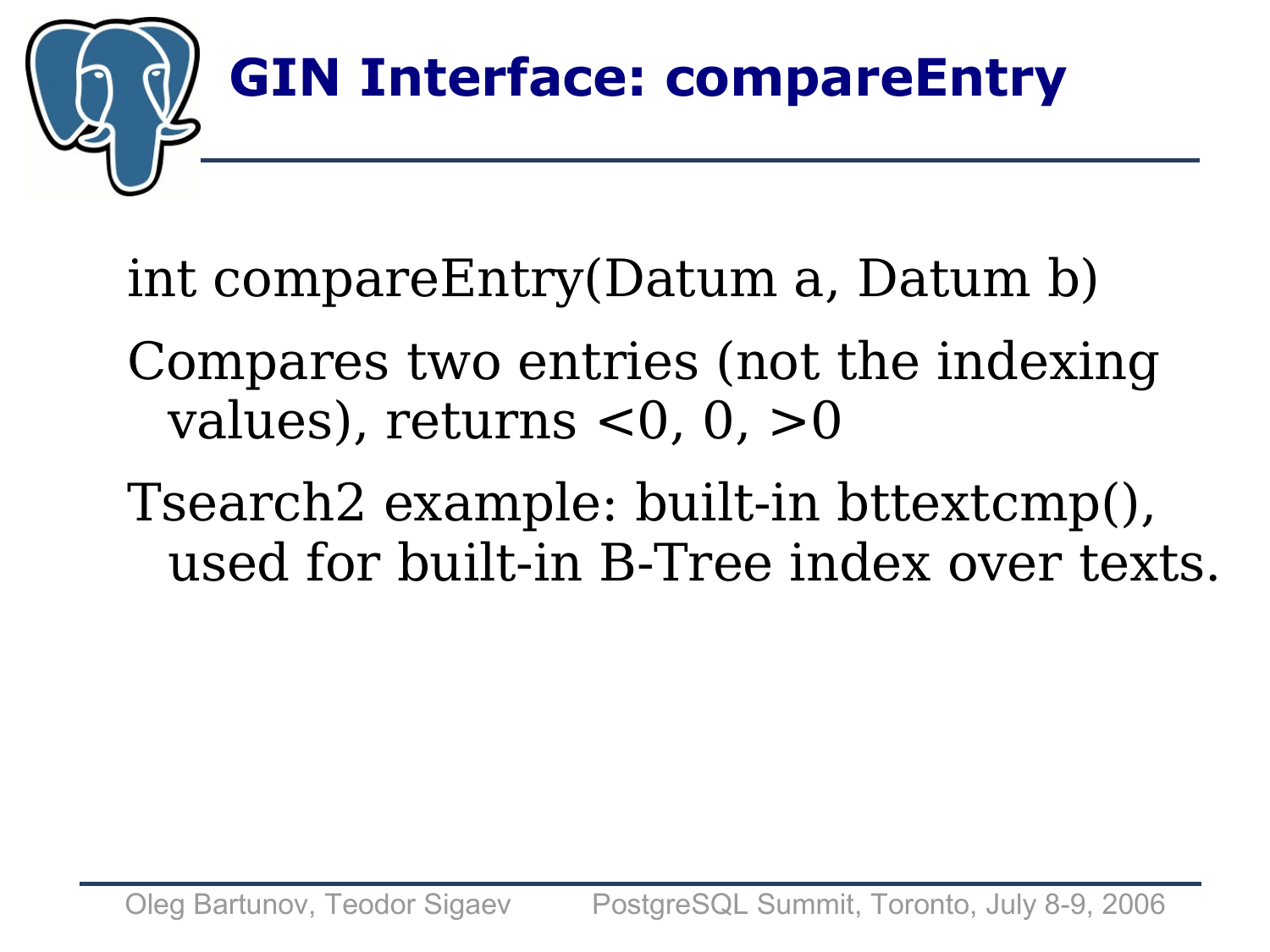# **GIN Interface: extractQuery**

Datum<sup>\*</sup> extractQuery(Datum query, uint32\* nentries, StrategyNumber n)

- Returns an array of Datum of entries of the query to be executed. n is the strategy number of the operation. Depending on n, query can be different type.
- Tsearch2 example: query is tsquery, output is array of text type, containing lexemes.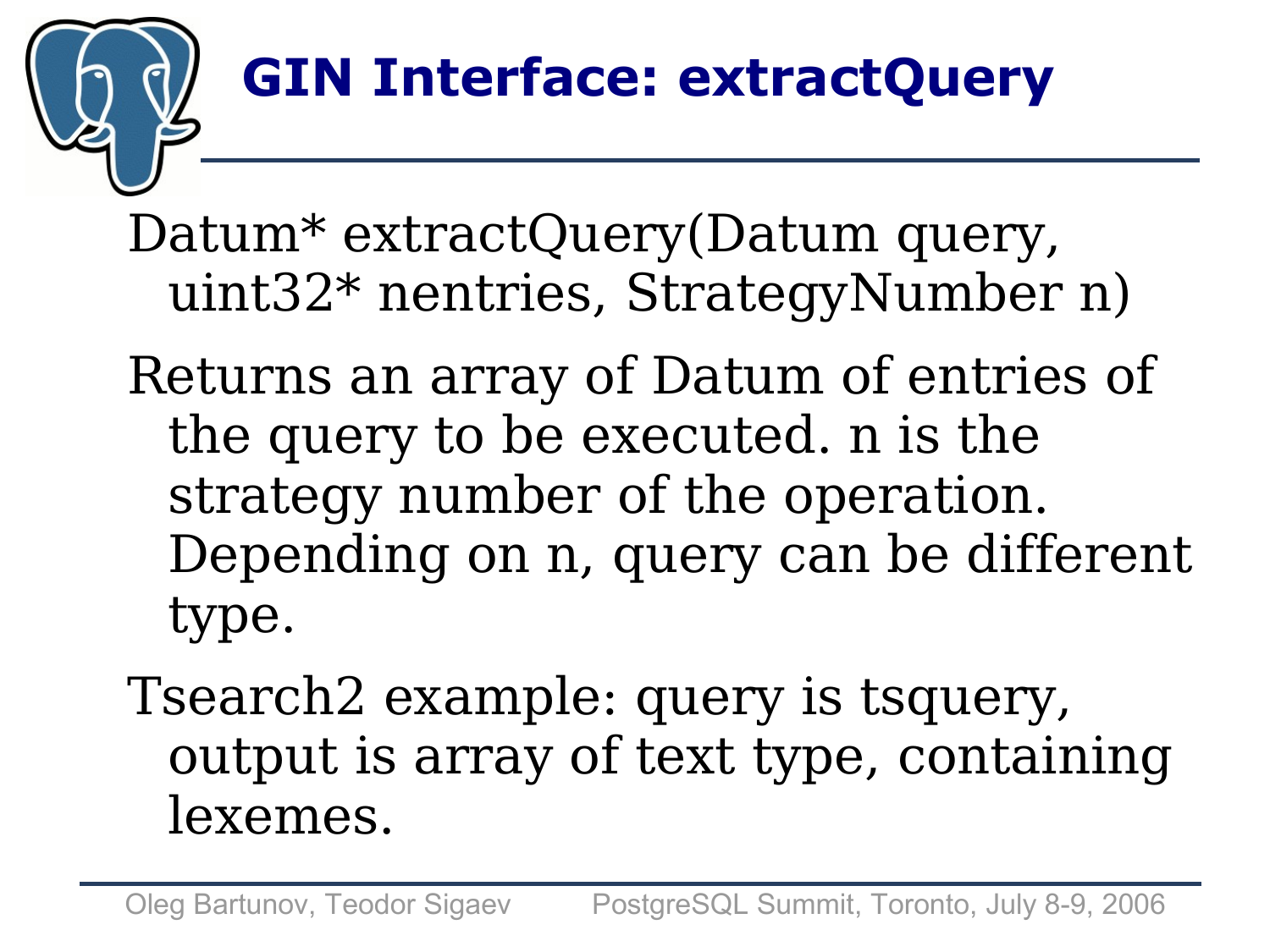

bool consistent(bool check[], StrategyNumber n, Datum query)

Each element of the check array is true if the indexed value has a corresponding entry in the query: if  $(check[i] = TRUE)$ then the i-th entry of the query is present in the indexed value. The function should return true if the indexed value matches by StrategyNumber and the query.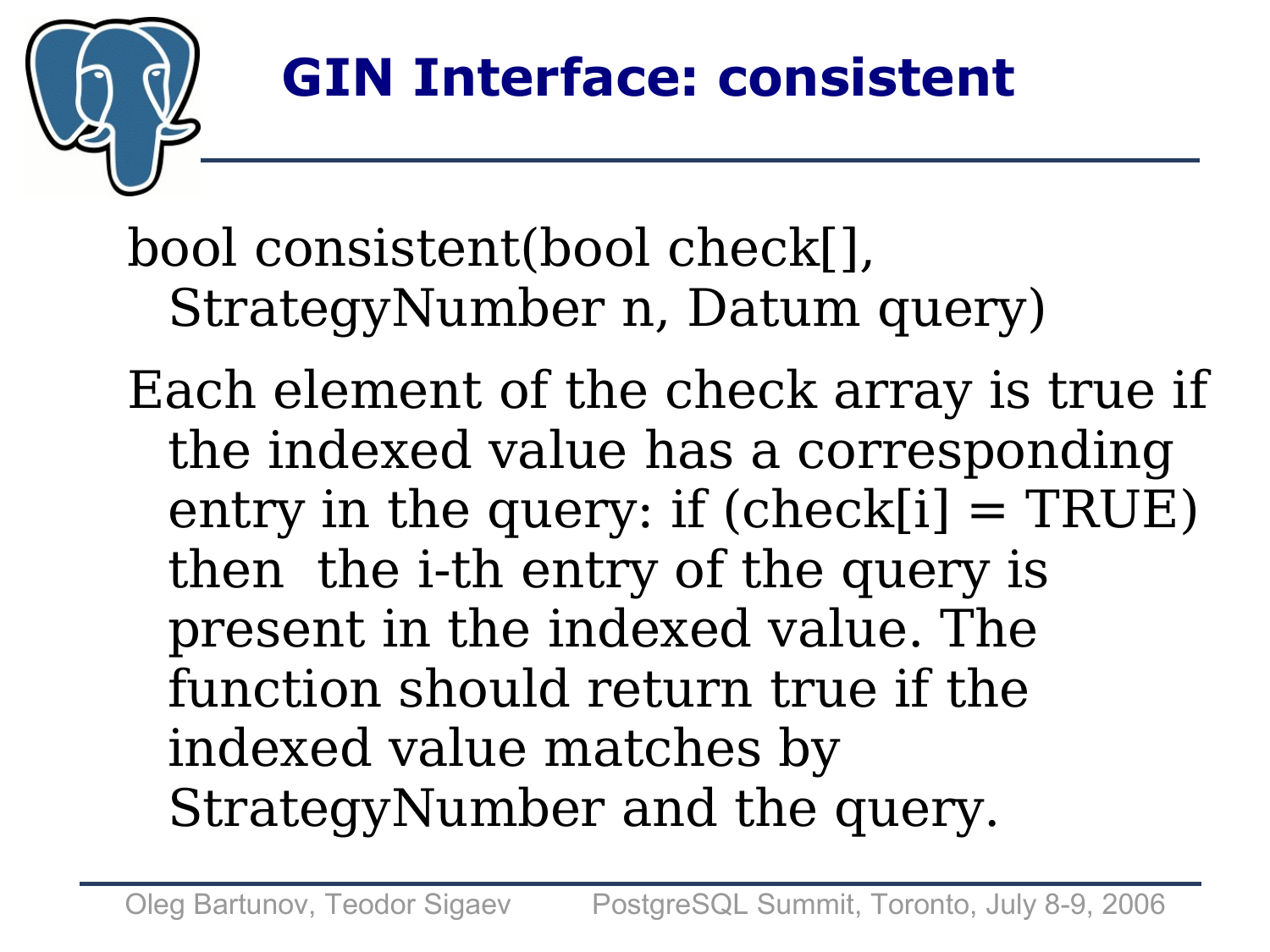

Oleg Bartunov, Teodor Sigaev PostgreSQL Summit, Toronto, July 8-9, 2006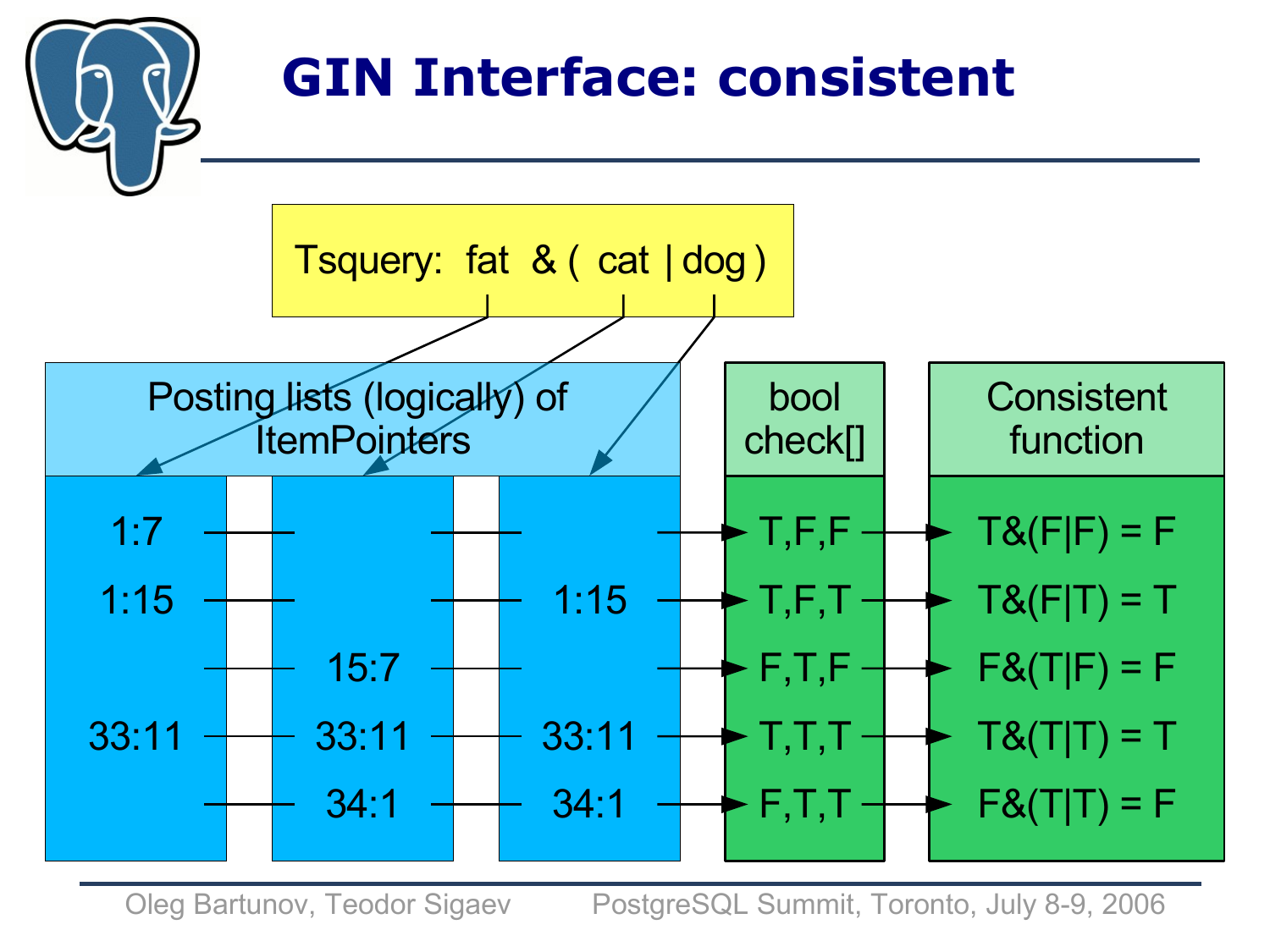

Oleg Bartunov, Teodor Sigaev PostgreSQL Summit, Toronto, July 8-9, 2006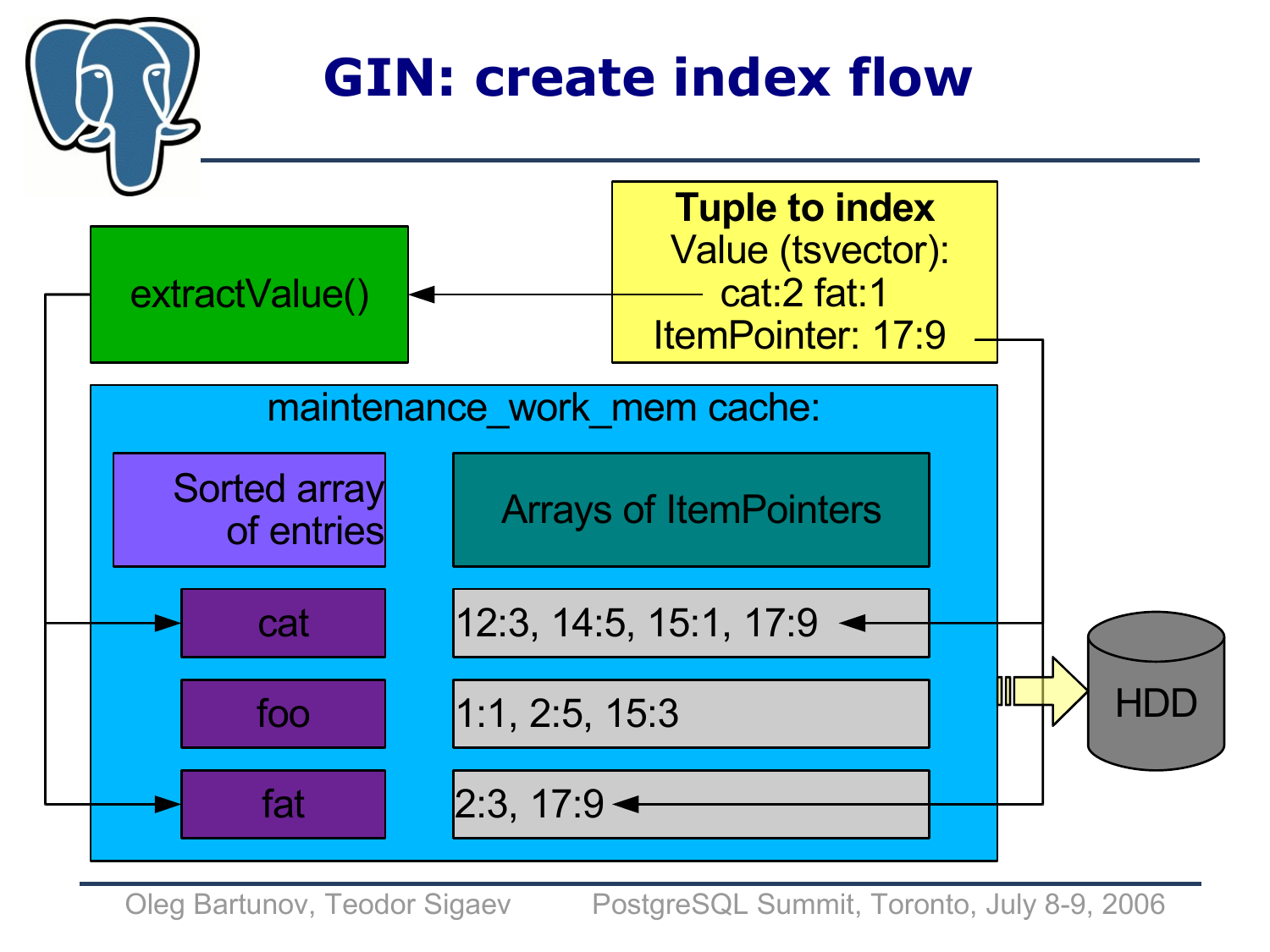

### **Gin opclasses**

- Built-in support for any one-dimensional array
	- && overlap
	- $\cdot$  @ contains
	- $\cdot$   $\sim$  contained
- Tsearch2
- Intarray enhanced support for  $int4$ []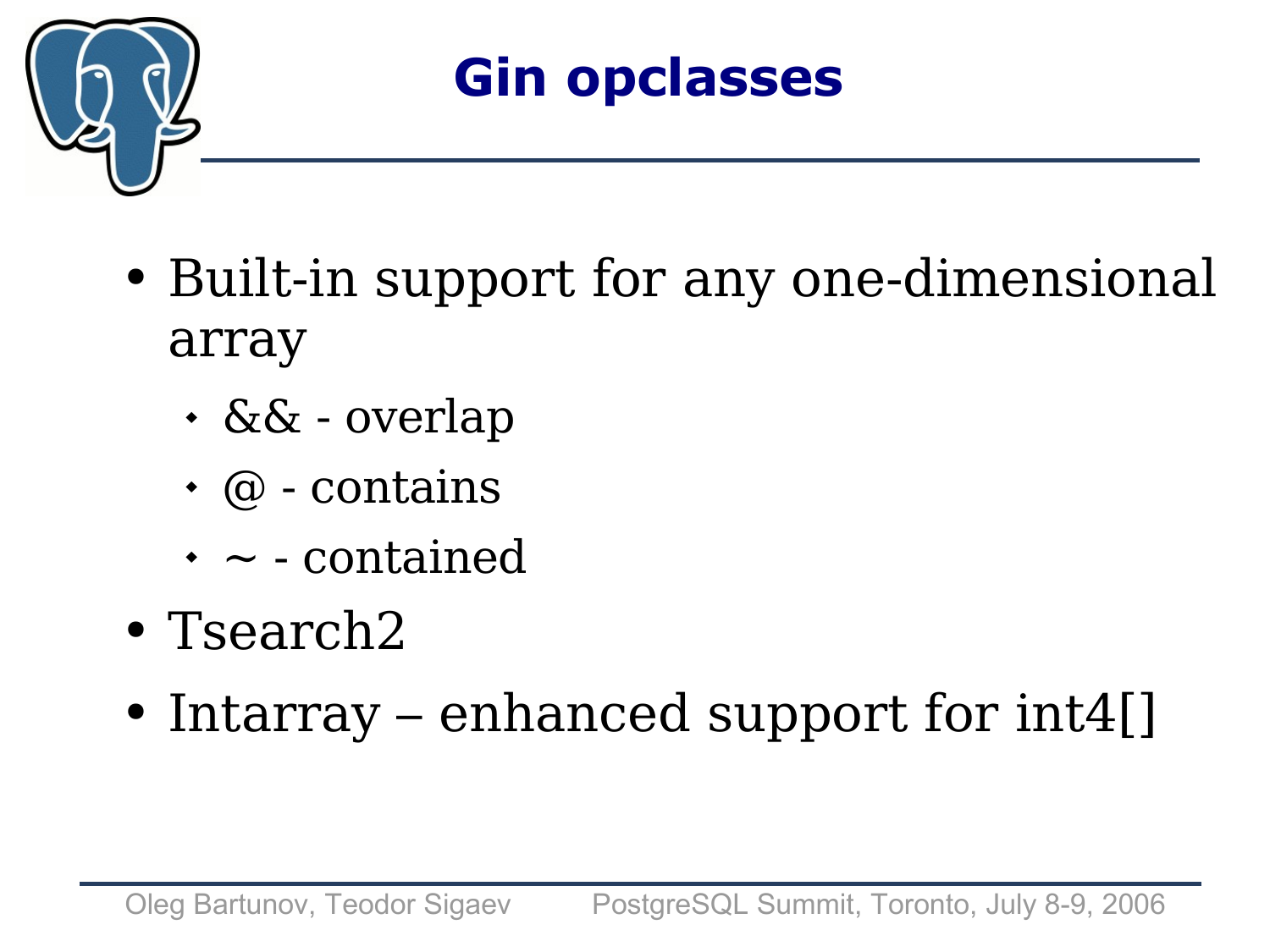

## **GIN tips**

• GUC variable:

**gin\_fuzzy\_search\_limit** - soft upper limit on the returned results for very frequent words

• Create is much faster than inserts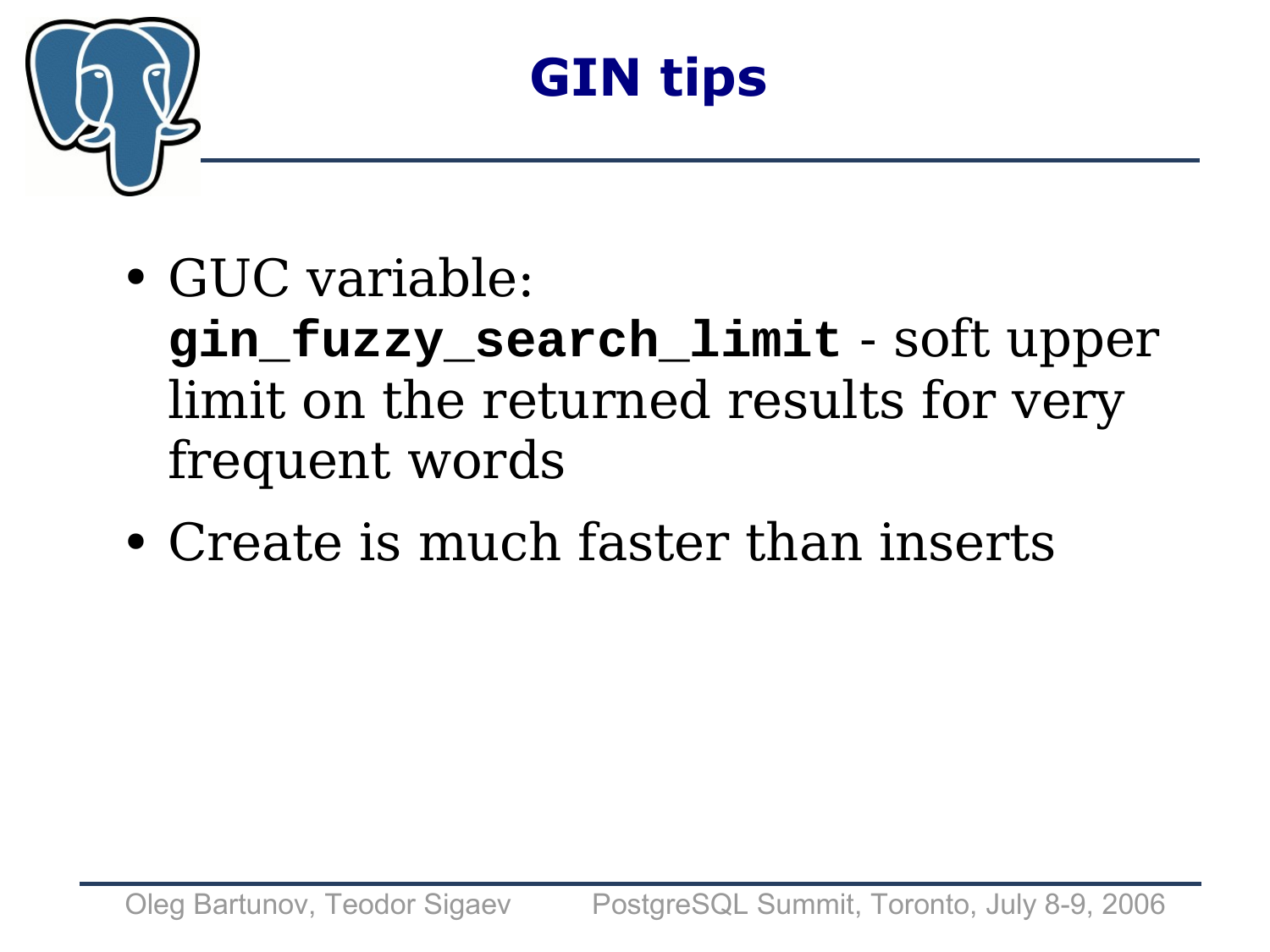

# **GIN limitations**

- No support for multicolumn indices
- GIN doesn't uses scan->kill prior tuple & scan->ignore\_killed\_tuples
- GIN searches entries only by equality matching
- GIN doesn't support full scans of index
- GIN doesn't index NULL values